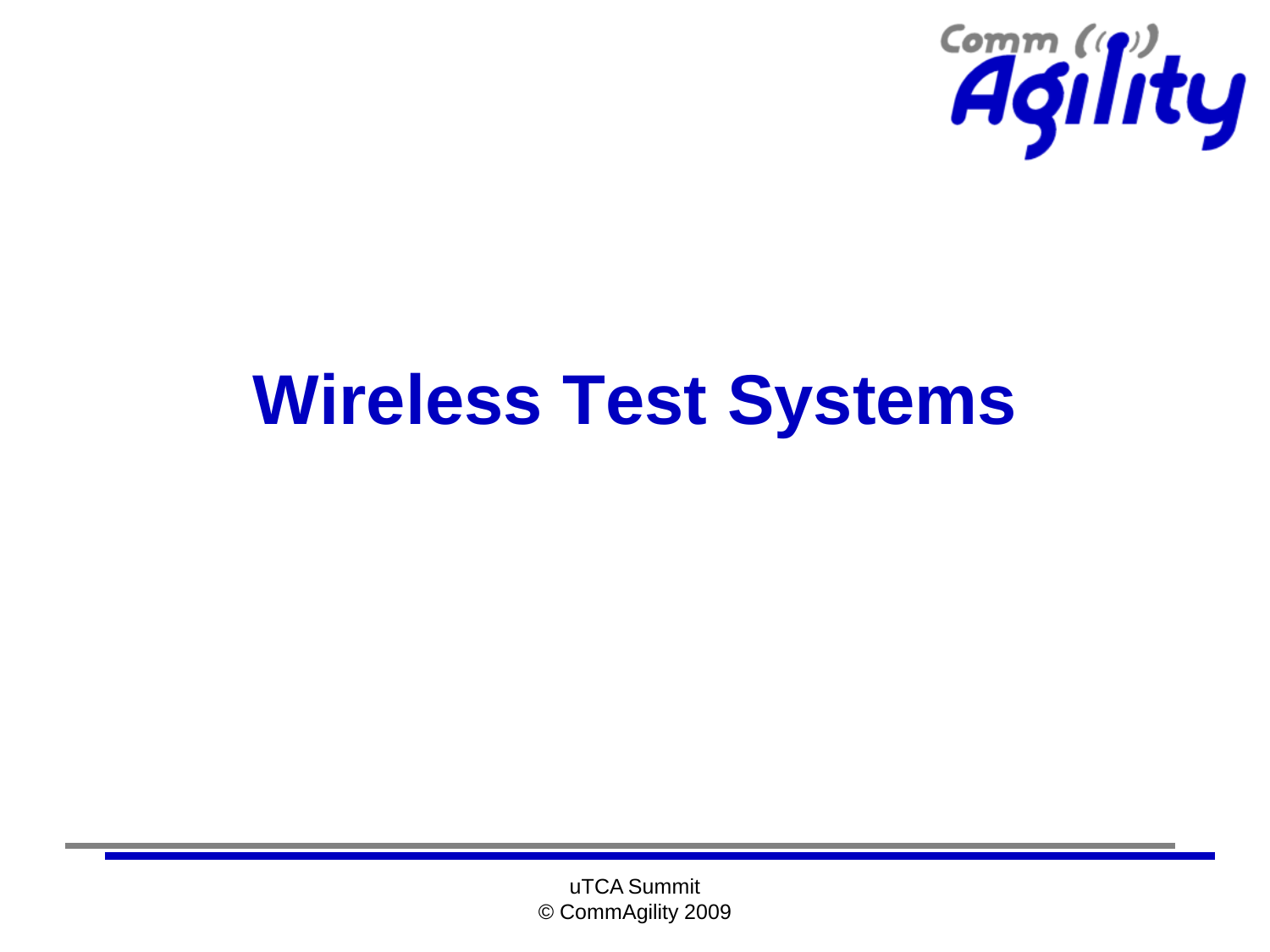# **Wireless Test**



- Typically leads the standards
- Higher performance required
- Flexibility, programmability, bandwidth are the key requirements
- Lower system volumes
	- But higher margins and less peaky
	- Often multiple cards per system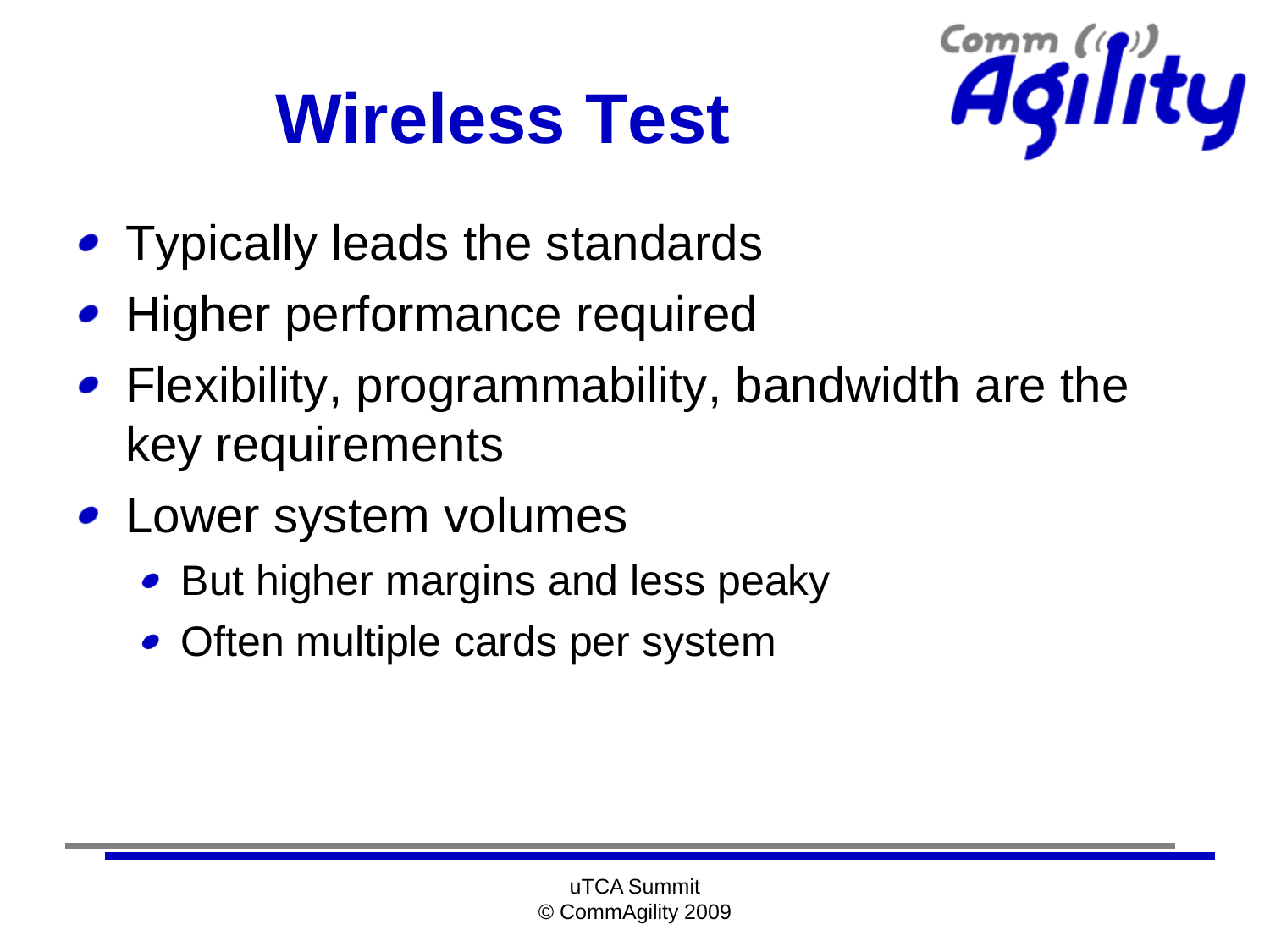## **Test Requirements**



- Additional flexibility and performance required to cope with evolving standards
- SW based for field upgrade new standards etc
- Additional data generation and logging
	- Load testing and channel simulation
	- Earlier, less optimised code implementations
	- Requires multiple baseband processing cards
- Larger SRIO systems possible in uTCA have a key role
	- Builds on the flexibility and low latency of SRIO routes traversing multiple switches on cards and MCH
	- Direct SRIO links to radio cards are often used
	- 1 or 2 MCH for 10 or 20Gbps off-card bandwidth soon 40Gbps!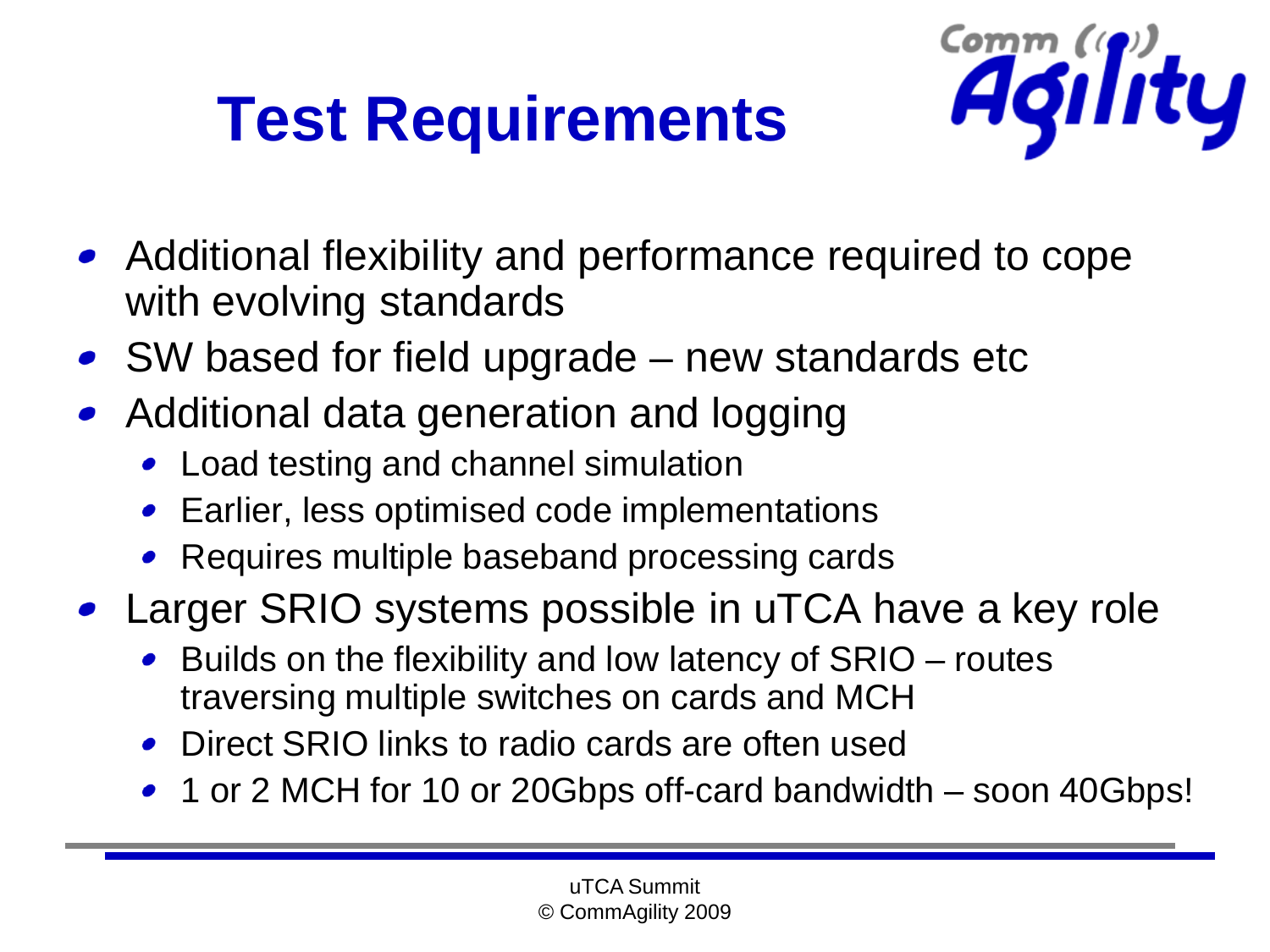

### **AMC-D4F1**





uTCA Summit © CommAgility 2009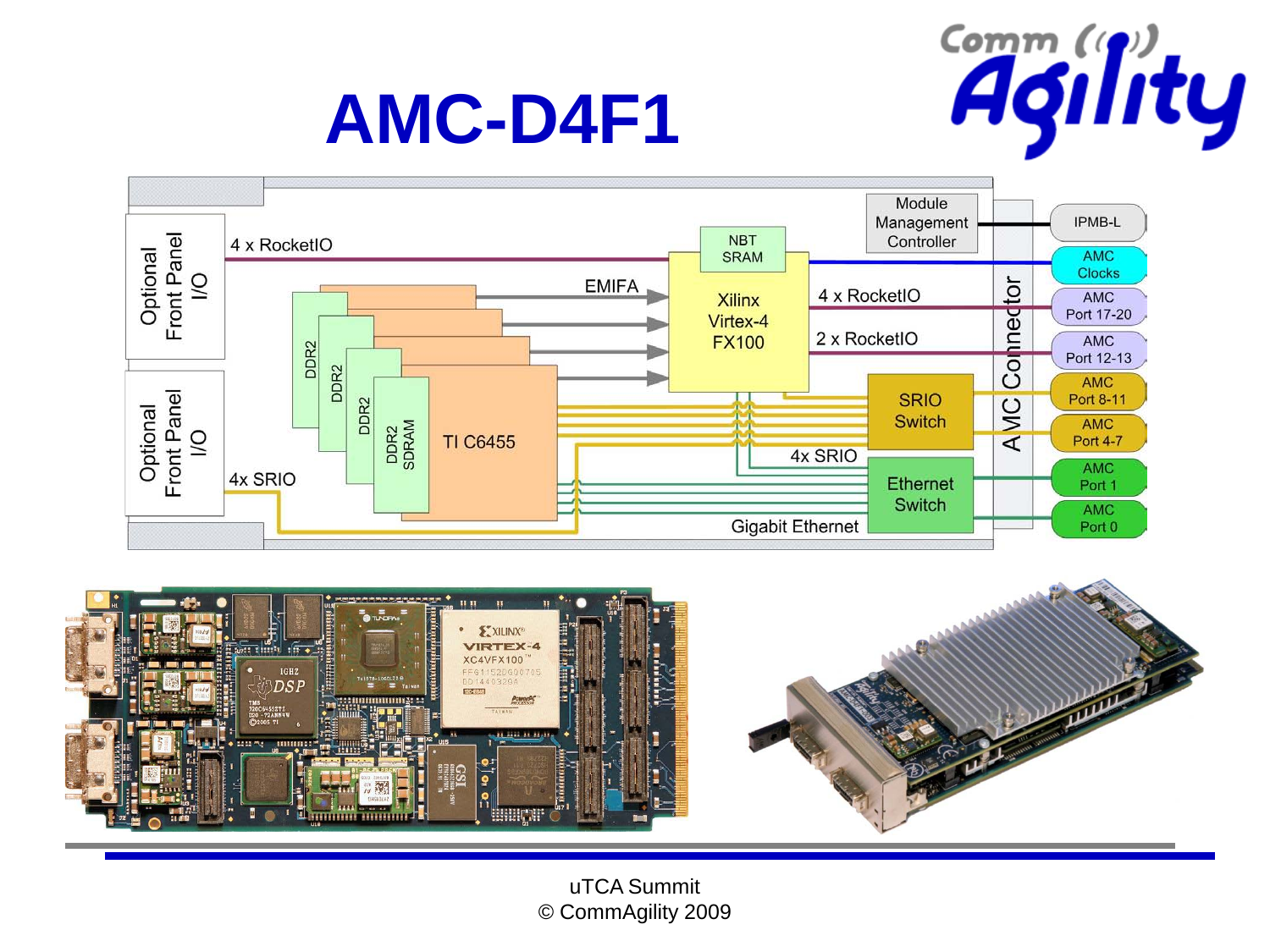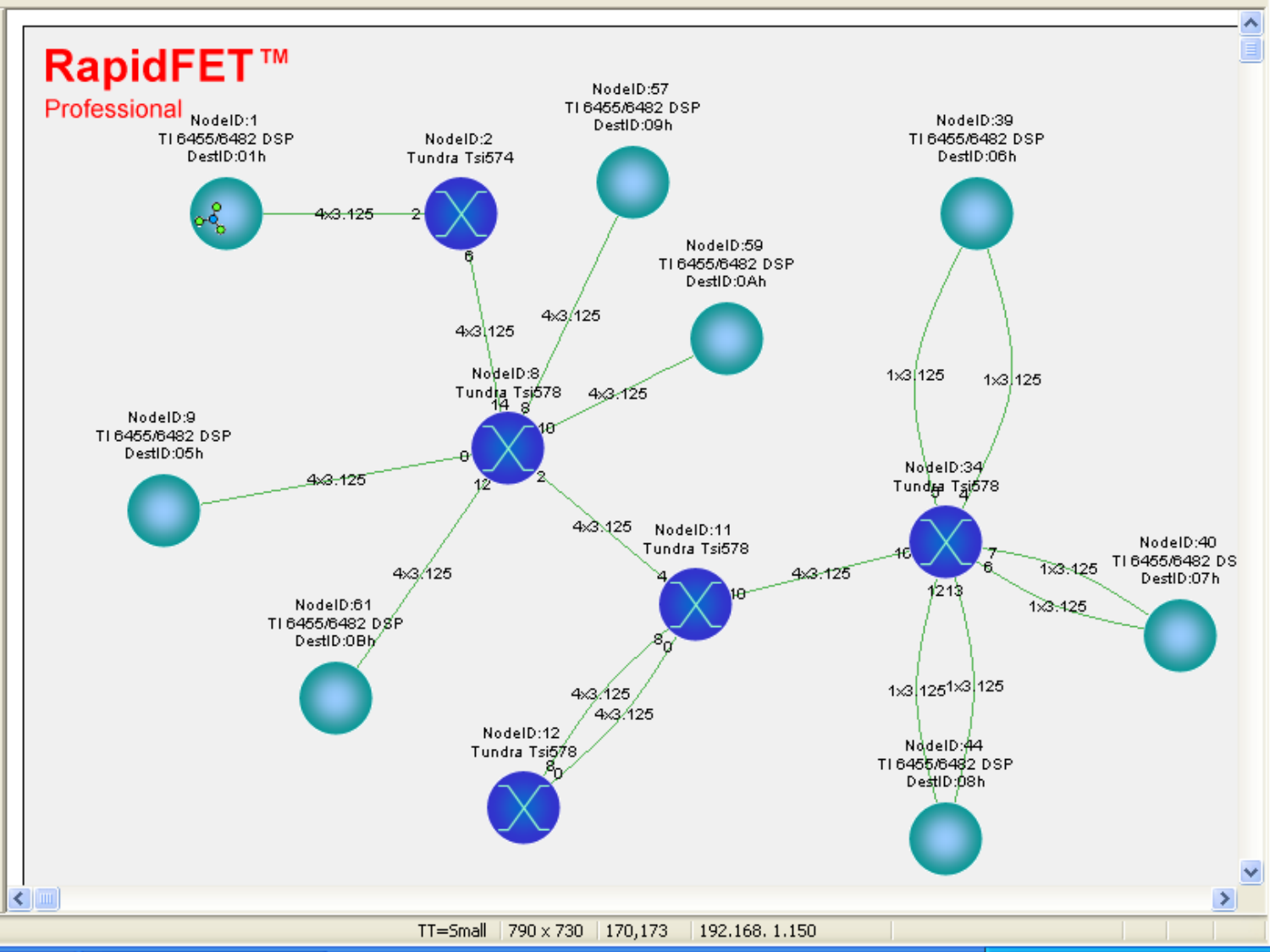# **Example Application**



- Aeroflex: TM500 LTE Wireless Test
- MicroTCA System using AMC-D4F1
	- SRIO is primary system interconnect
	- 3 to 10 SRIO DSP AMCs per system
	- 1 to 4 uTCA MCHs with SRIO
	- Order of magnitude performance improvement over previous system (customised cPCI)
- Demonstrates the capabilities of MicroTCA for high end applications

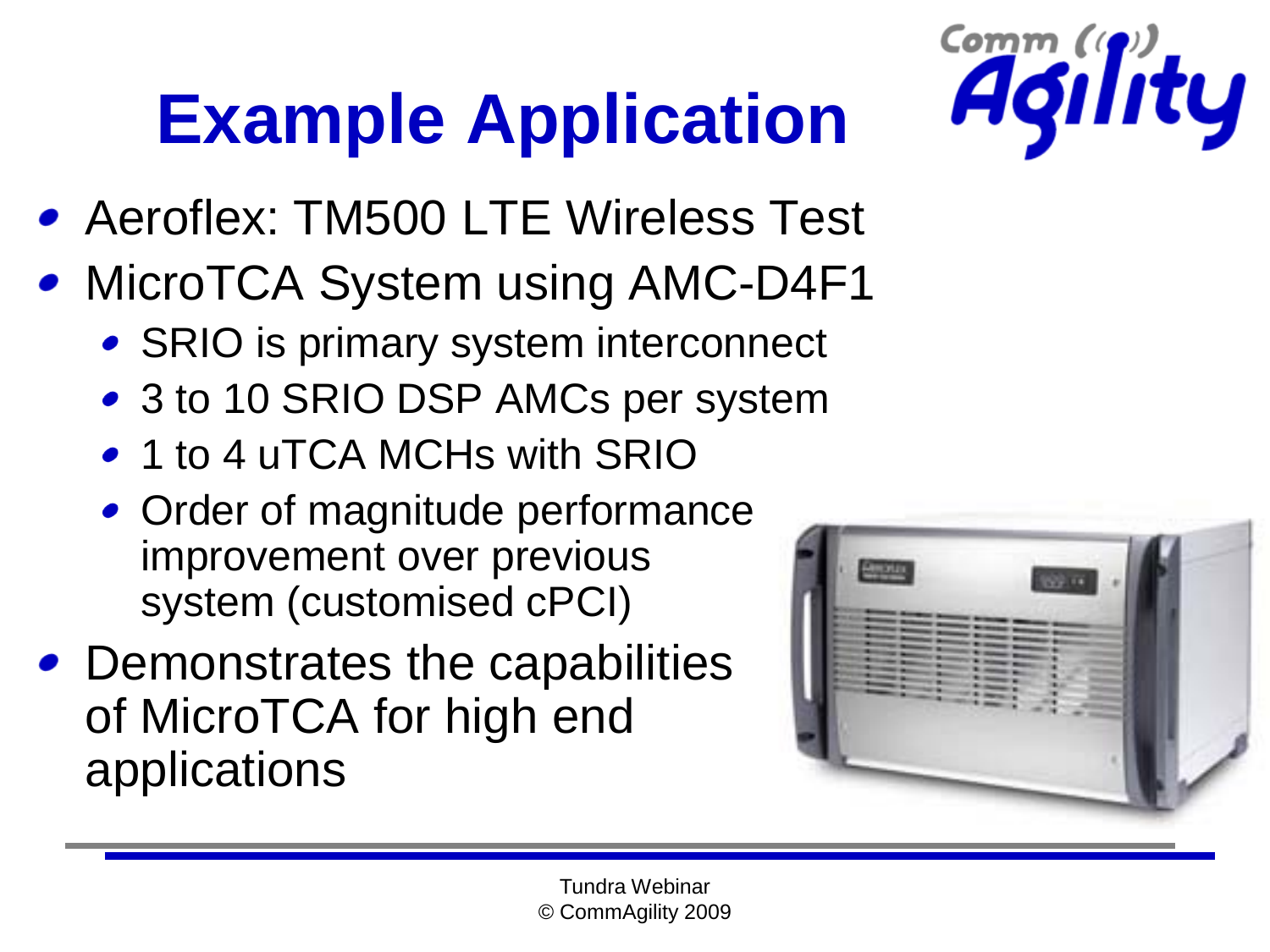### Comm (p)<br>**Agility Serial RapidIO Interconnect**

- Flexibility
	- Point to point, packetised architecture
	- Arbitrary topologies with routing tables
	- Card level extending to system level
	- Backplane and cable support at 10Gbps
	- Discovery and management from any node, inc DSP
	- Master and slave operation at every node
- Performance
	- High speed, low overhead and latency
	- Multicast and multiple masters
	- Good flow control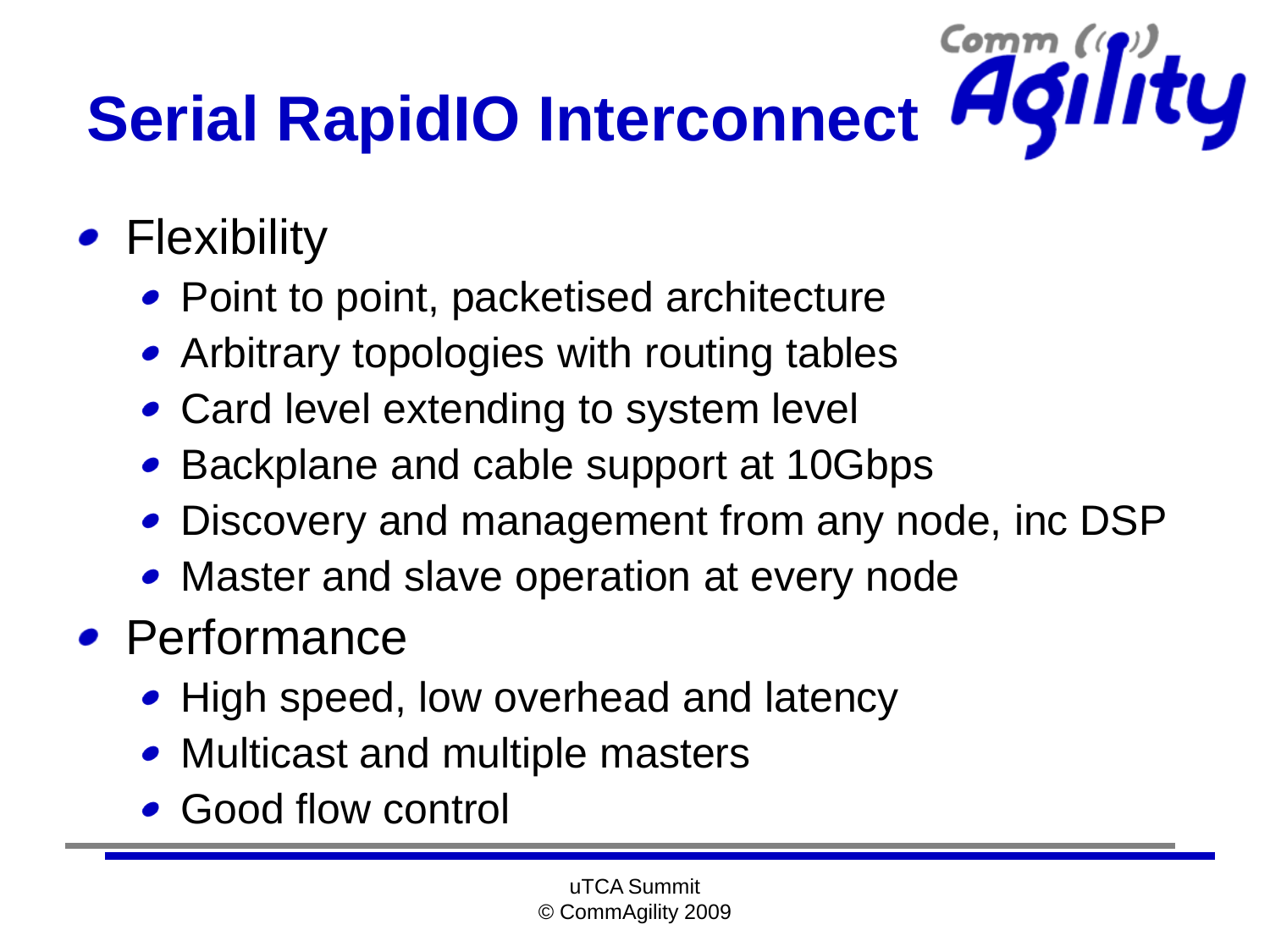# **SRIO Efficiency**



- Most efficient option for smaller packet sizes
- DMA read/write keeps software overhead low



uTCA Summit © CommAgility 2009